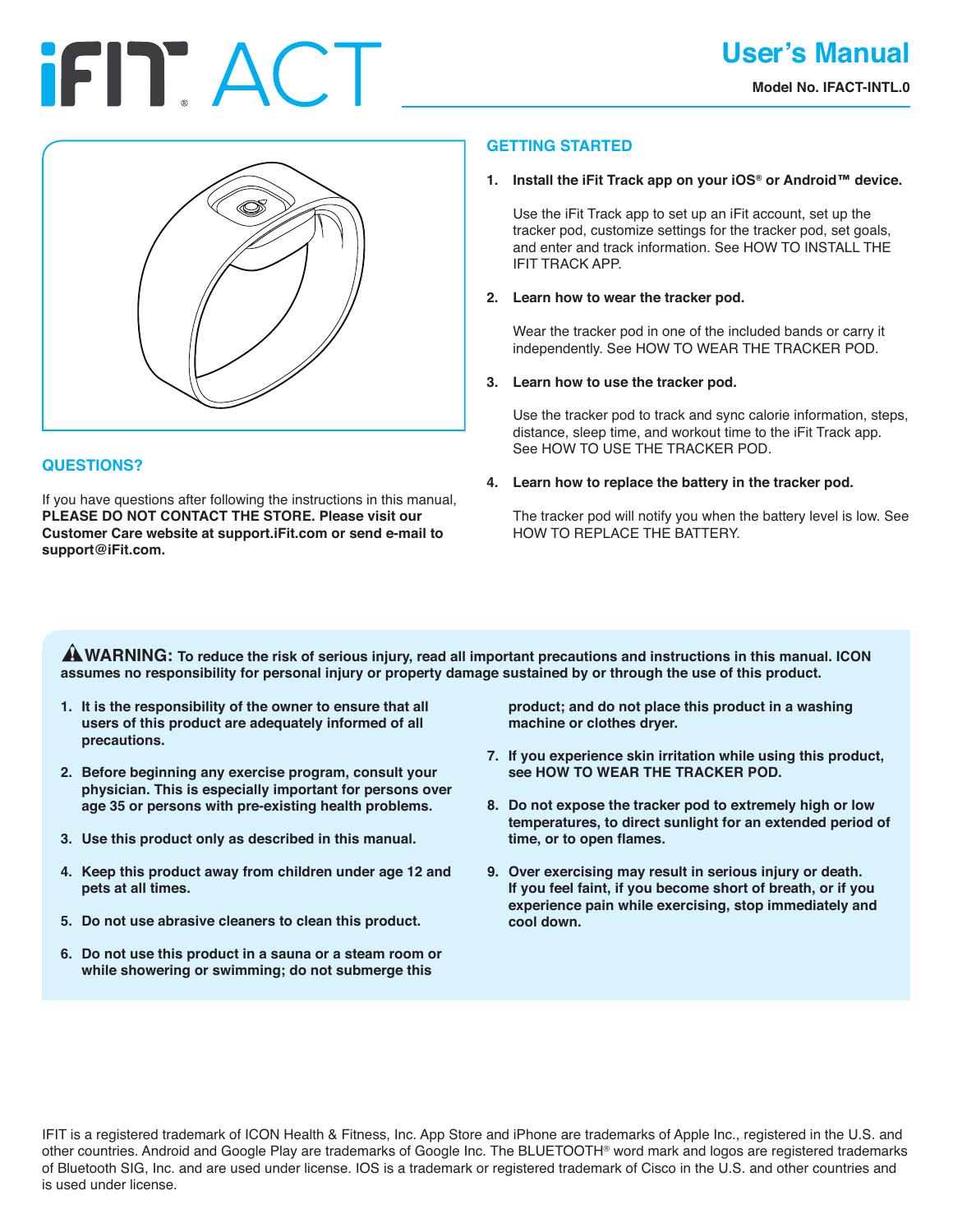# **HOW TO INSTALL THE IFIT TRACK APP**

Pair and set up the tracker pod with your **iOS device (iPhone® 4s and later)** or your **Android device (Android 4.3 and later)** that supports BLUETOOTH® 4.0 wireless technology.

On your iOS or Android device, open the App Store<sup>sM</sup> or the Google Play™ store, perform a search for the free iFit Track app, and then install the app on your device.

### **Make sure that the BLUETOOTH option is enabled on your**

**device.** Then, open the iFit Track app and follow the instructions to learn how to set up an iFit account, set up and customize settings for the tracker pod, enter and track information, and set goals. **Make sure to customize the settings for the tracker pod.**

**The first time that you use the tracker pod, press and hold the button on the tracker pod for 10 seconds; this will remove the tracker pod from shipping mode.**

To pair the tracker pod to the iFit Track app on your device, first press the button on the tracker pod repeatedly until the red LED indicator lights. Next, press and hold the button on the tracker pod for 2 seconds; the red LED indicator will flash every few seconds. The tracker pod will attempt to pair for 1 minute.



Then, open the iFit Track app on your device, select the tracker pod from the list of discoverable devices, and touch the Connect button. The iFit Track app will notify you if pairing succeeded or failed.

If pairing is successful, the LED indicators on the tracker pod will light in succession for a few seconds. The tracker pod will then sync to the iFit Track app for up to 2 minutes.

# **HOW TO WEAR THE TRACKER POD**

## **IN THE BAND**

Use the included band that best fits on your wrist. **Make sure that the band is slightly loose on your wrist.** Orient the tracker pod so that the arrow on the tracker pod is pointing parallel to the band as shown.

Then, press the tracker pod into the opening in the band. Orient the band so that the arrow on the tracker pod is in the 12 o'clock

position, and place the band on your wrist. Reverse these actions to remove the tracker pod from the band.



Note: If none of the included bands fit on your wrist, please contact Customer Care by sending email to support@iFit.com.

Note: As with any watch or jewelry, a very small percentage of users may experience skin irritation while wearing the band. If you experience any skin irritation, discontinue wearing the band and carry the tracker pod in your pocket. If you have questions, send email to support@iFit.com.

### **INDEPENDENTLY**

Simply place the tracker pod in your pocket to carry the tracker pod independently. **Make sure that the tracker pod will not fall out of your pocket as you move.**

# **HOW TO CLEAN THE BAND**

Regularly remove tracker pod from the band and clean the band with water and a few drops of mild liquid soap. **Do not submerge the tracker pod in water, and do not place the band or the tracker pod in a dishwasher, washing machine, or dryer.** Allow the band to dry thoroughly before you put it back on your wrist.

# **HOW TO USE THE TRACKER POD**

**1. Select a mode if desired.**

 **IMPORTANT: The tracker pod will track and record information such as your movement and your calorie expenditure even if you do not select a mode.**

 Press the button on the tracker pod repeatedly to select a mode. An LED indicator on the tracker pod will indicate which mode is selected.

| <b>Mode</b>   |
|---------------|
| Sleep         |
| Exercise      |
| Pair and Sync |
|               |

 The LED indicators will turn off and the tracker pod will enter a power saving mode automatically after a few seconds if the button is not pressed.

 When the battery level of the tracker pod is low, the LED indicators on the tracker pod will flash simultaneously for a few seconds every minute. See HOW TO REPLACE THE BATTERY.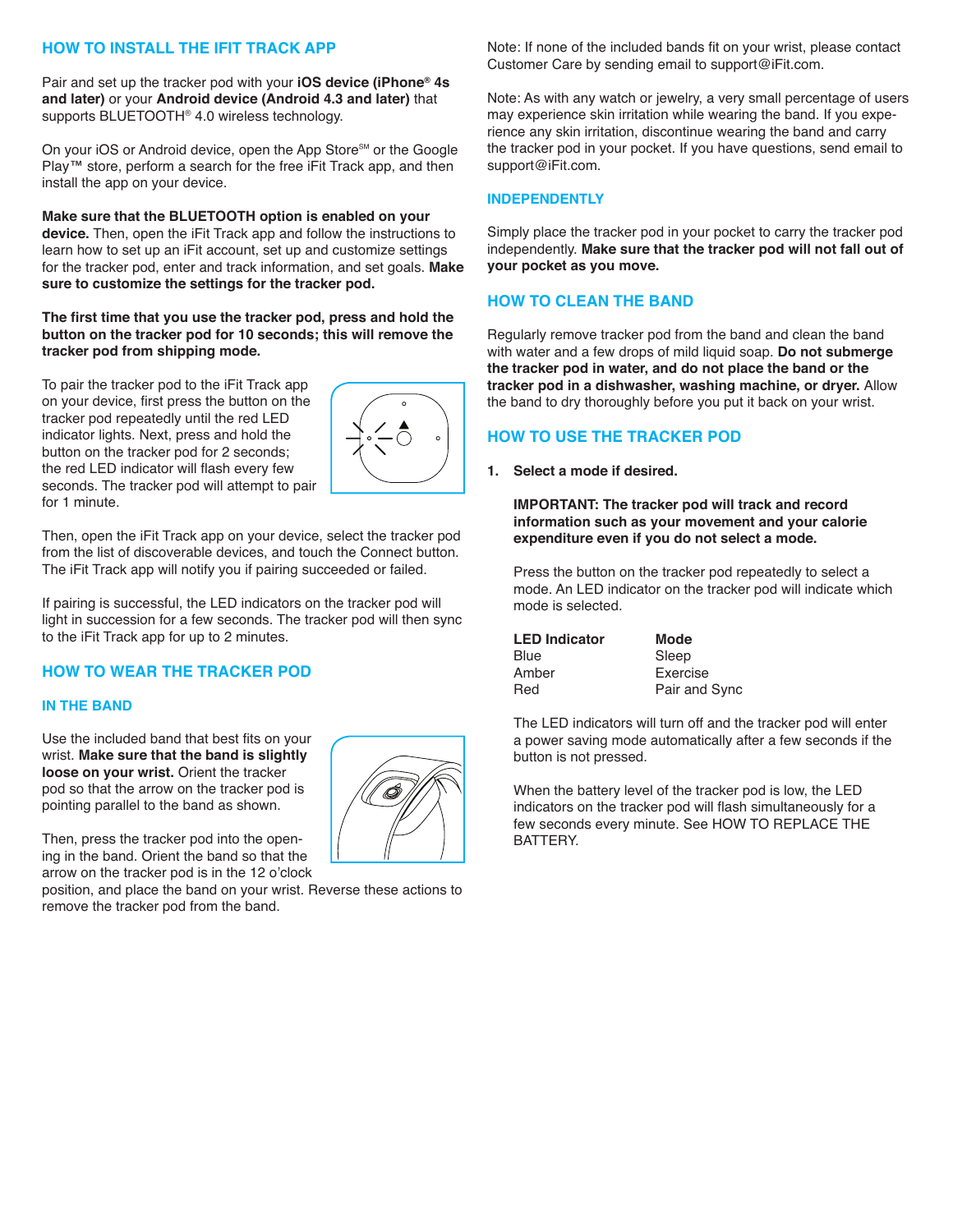**2. Sync the tracker pod to the iFit Track app regularly.**

 **IMPORTANT: After the tracker pod is paired to the iFit Track app on your device, the tracker pod must be synced to the iFit Track app at least once every 7 days. If the tracker pod is not synced to the iFit Track app, the sleep and exercise data recorded on the tracker pod will be deleted. Also, make sure to sync the tracker pod to the iFit Track app when the battery level is low; the data recorded on the tracker pod will be deleted when the battery level reaches zero percent.**

 **To sync the tracker pod to the iFit Track app on your device,** first make sure that the BLUETOOTH option is enabled on your device. Open the iFit Track app, and place the tracker pod near your device.

 Next, press the button on the tracker pod repeatedly until the red LED indicator lights. Then, press and hold the button on the tracker pod for 2 seconds; the red LED indicator will flash every few seconds. The tracker pod will attempt to sync for 1 minute. The iFit Track app will notify you if syncing succeeded or failed.

 If syncing is successful, the LED indicators on the tracker pod will light in succession for a few seconds. The tracker pod will then sync to the iFit Track app for up to 2 minutes.

## **3. Record your sleep time if desired.**

 To start the sleep timer, first press the button on the tracker pod repeatedly until the blue LED indicator lights. Next, press and hold the button on the tracker pod for 2 seconds; the blue LED indicator will flash to indicate that the sleep timer has started.



 To stop the sleep timer, first press the button on the tracker pod repeatedly until the blue LED indicator flashes. Next, press and hold the button on the tracker pod for 2 seconds; the blue LED indicator will stop flashing to indicate that the sleep timer has stopped and has recorded your sleep time.

## **4. Record your exercise time if desired.**

 To start the exercise timer, first press the button on the tracker pod repeatedly until the amber LED indicator lights. Next, press and hold the button on the tracker pod for 2 seconds; the amber LED indicator will flash to indicate that the exercise timer has started.



 To stop the exercise timer, first press the button on the tracker pod repeatedly until the amber LED indicator flashes. Next, press and hold the button on the tracker pod for 2 seconds; the amber LED indicator will stop flashing to indicate that the exercise timer has stopped and has recorded your exercise time.

# **HOW TO REPLACE THE BATTERY**

**When the battery level of the tracker pod is low, the blue, amber, and red LED indicators on the tracker pod will flash simultaneously for a few seconds every minute.**

To replace the battery, first remove the tracker pod from the band.

Next, using your fingernails, pry the back cover off the tracker pod. Remove the old battery from the back cover, and insert a new CR 2032 battery as shown; **make sure that the battery is oriented so that the text on the battery is facing downward.**

Then, align the dot on the side of the tracker pod with the dot on the underside of the back cover, and carefully press the tracker pod onto the back cover.